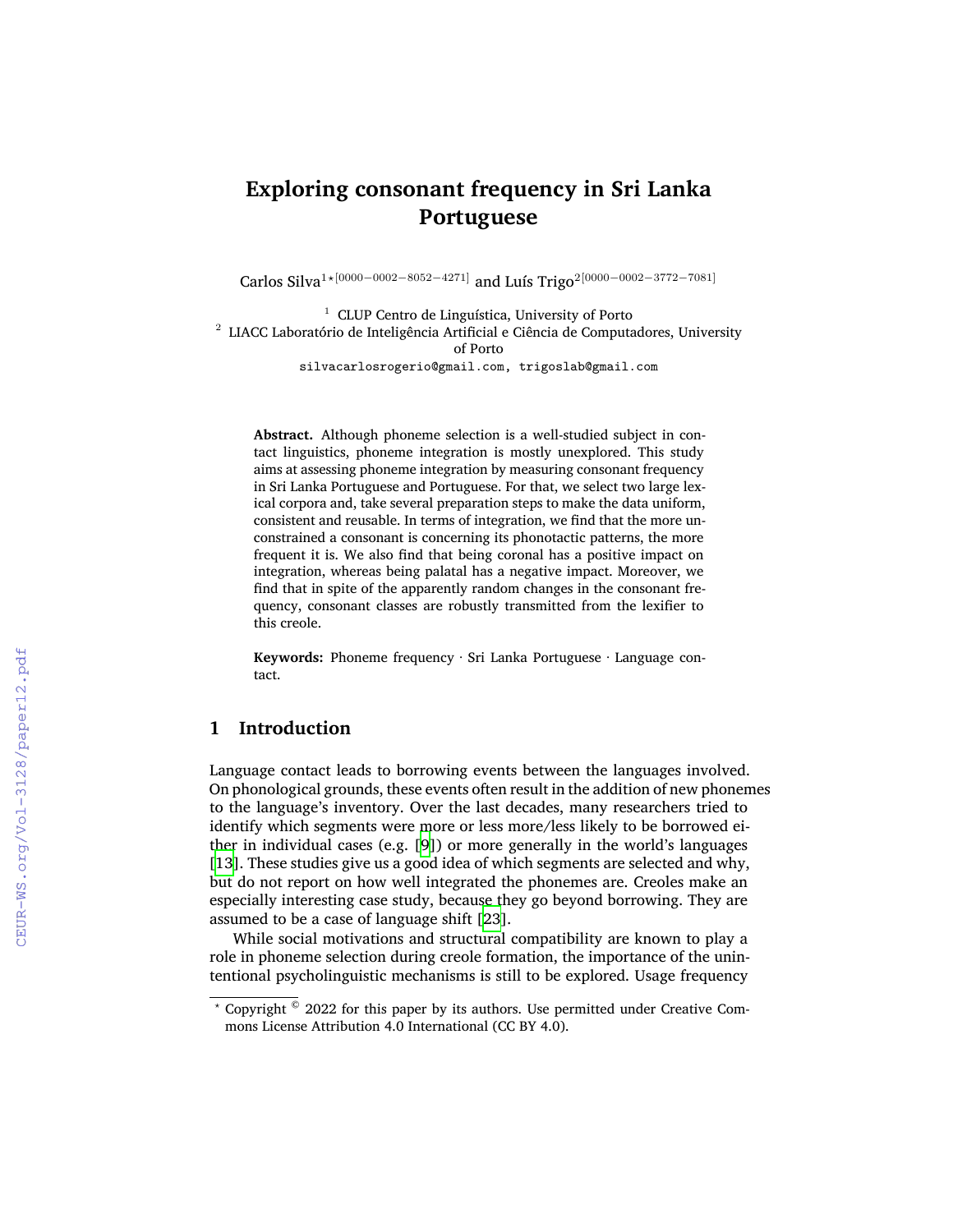is one of those mechanisms, which is crucial for the development of an individual's linguistic knowledge[[20](#page-5-0),[11](#page-4-0)]. Such factors are difficult to evaluate, especially when it comes to understudied languages, due to the lack of consistent data or quantitative methods. However, thanks to recent developments, we are finally able to start filling this gap.

This study aims at assessing the viability of this approach in contact linguistics, as suggested by [\[14](#page-5-1)], through the exploration of consonant frequency in two lexical corpora in a lexifier-creole pair, i.e., Portuguese and Sri Lanka Portuguese. Our goal is to check the similarity rates between consonant frequency in the lexifier and the creole, and to establish a possible link between the latter and cross-linguistic frequency [\[19](#page-5-2)]. Thus, we expect to contribute to one aspect of the "creole debate", by answering the question "Are the creoles similar to their lexifier[[8](#page-4-1)], their substrates[[1](#page-4-2)] or do they reflect universal preferences [[3](#page-4-3)]?".

Sri Lanka Portuguese can be seen as a typical case of "light creole" [\[6\]](#page-4-4) or a "trade creole"[[2](#page-4-5)]. It was formed during the first half of the 16 th century, after the establishment of a trading post at Colombo in 1517, born from the contact between Portuguese, Sinhalese, and Tamil [\[22\]](#page-5-3). Later, it come into contact with Dutch and English, which are considered its adstrates. The speakers were members of the burgher communities, mainly represented by descendants of Portuguese (and Dutch) men who married local women. After the English took power over the island, this creole declined rapidly [\[10](#page-4-6)]. Nowadays, this language is severely endangered, and it is spoken just by few members of the Batticaloa and Trincomalee communities in the Tamil dominant east coast [\[16](#page-5-4)].

## **2 Methods**

Although measuring consonant frequency is mathematically simple, the preparation steps are often challenging, especially for understudied languages. On the one hand, if a relevant measurement should rely on a large lexical or usage corpora with phonetic transcription, on the other hand, such corpora are rarely available. Therefore, the first challenge is precisely converting orthographic characters into IPA<sup>[3](#page-1-0)</sup> symbols.

As Sri Lanka Portuguese had no available corpus, we based our research on the most extensive dictionary of this language[[10\]](#page-4-6), converted it into a consistent format, and created PtLanka [\[24](#page-5-5)], an open-access online database that assembles a total of 2522 words of Sri Lanka Portuguese. Then, we used a mapping table to assign phonetic symbols to the orthographic characters, according to PHOIBLE conventions [\[19](#page-5-2)]. This step was taken to facilitate the future conversion of the data into CLDF[[12\]](#page-4-7). Finally, we split the phonetic symbols in order to count them and assign them percentage values. Overall, this data set is composed of 9 126 consonants.

<span id="page-1-0"></span><sup>3</sup> IPA - International Phonetic Alphabet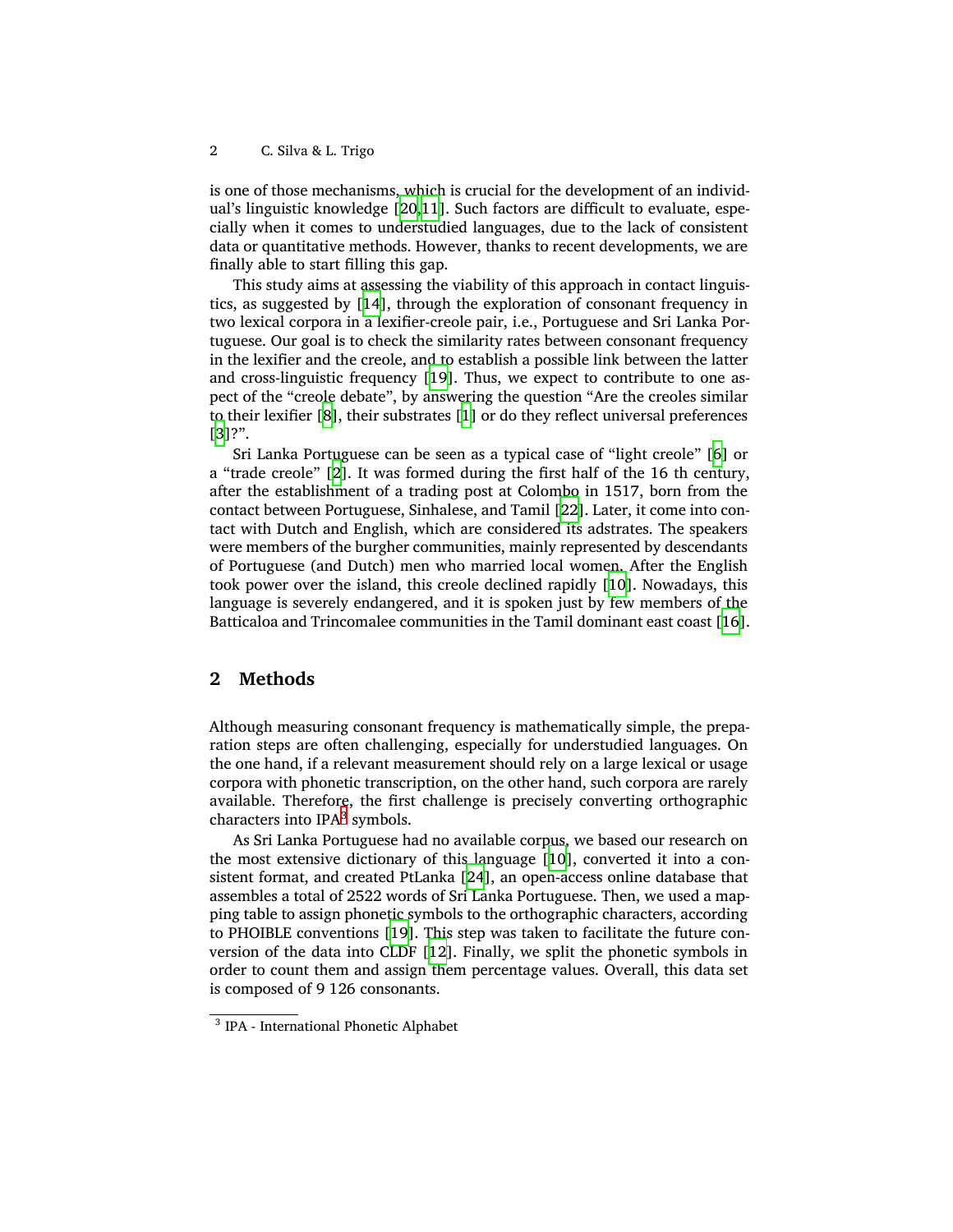For Portuguese, we extracted the entries of the Portuguese version of Wiktionary [4](#page-2-0) . As a multilingual collaborative web-based project with phonetic information, wiktionary[[18](#page-5-6)] seems to be a suitable tool, which does not imply complex preparatory steps. However, as its structure relies on collective user choices, it has no fixed structure. Therefore, before counting and assigning percentage values to the consonants, some preparation was needed. We started by retrieving the IPA entries and cleaning irrelevant characters (e.g.  $=$ , .,  $*$ ). Then, we corrected the phonetic transcription, and convert some misplaced SAMPA symbols into IPA. Finally, we group together some phonetic variants into broader phonetic symbols (e.g.  $\rightarrow$  and  $\rightarrow$   $\rightarrow$  R). This second data set has a total of 49 674 consonants.

The method was developed with the Python programming language. The implementation in Jupyter Notebook is available in the same repository as Pt-Lanka with the aim of enabling transparency and reproducibility.

### **3 Results & Discussion**

According to Bybee [\[4](#page-4-8)[,5](#page-4-9)], the mental representations of language are internal representations of an individual's experience. Then, if we can measure the amount of an individual's or a community's experience with a given phoneme, we can assess how well it is integrated in a given phonological system.

Table [1](#page-3-0) shows the raw counts and the percentage values of each consonant in Sri Lanka Portuguese (table [1a\)](#page-3-0) and its lexifier (table [1b](#page-3-0)).

Regarding individual consonants, we can inspect the results in two dimensions: integration and transmission. Integration corresponds to the degree to which a consonant is frequent and, therefore, more strongly represented in each individual language. Transmission correlates with the extent to which frequency values are kept when comparing the creole and its lexifier.

If we look at PtLanka, we notice that there is no particular natural class on the top, that is,  $/r \,$ s d n $/$  do not share the same manner of articulation. However, /ɾ s n/ are consonants that are allowed to occupy several syllable positions, such as the onset (simple or complex) and the coda. Consequently, our data suggests that the constrains on phonotactics influence frequency[[17](#page-5-7)] and, therefore, phonological integration. Furthermore, it is worth remarking that the seven more frequent consonants are all coronal consonants. This finding corroborates Carvalho's proposal [\[7\]](#page-4-10) which says that [coronal] is the unmarked point of articulation within the oral cavity. On the contrary, palatal consonants  $\frac{d}{d}$  tf  $\ln \Lambda$  j  $\int$  l<sup>j</sup> n<sup>j</sup>/ are grouped on the bottom of the table [1a.](#page-3-0) This observation can be explained, by their low frequency in the lexifier[[25\]](#page-5-8), on the one hand, and, on the other hand, it confirms its high complexity[[27](#page-5-9),[26](#page-5-10),[21](#page-5-11)].

When looking at both tables, we find no clues for a robust transmission at a first glance. From those consonants with more statistical relevance, only /b g z f/ have a range of less than 1% between the creole and the lexifier's lexicon.

<span id="page-2-0"></span><sup>4</sup> https://pt.wiktionary.org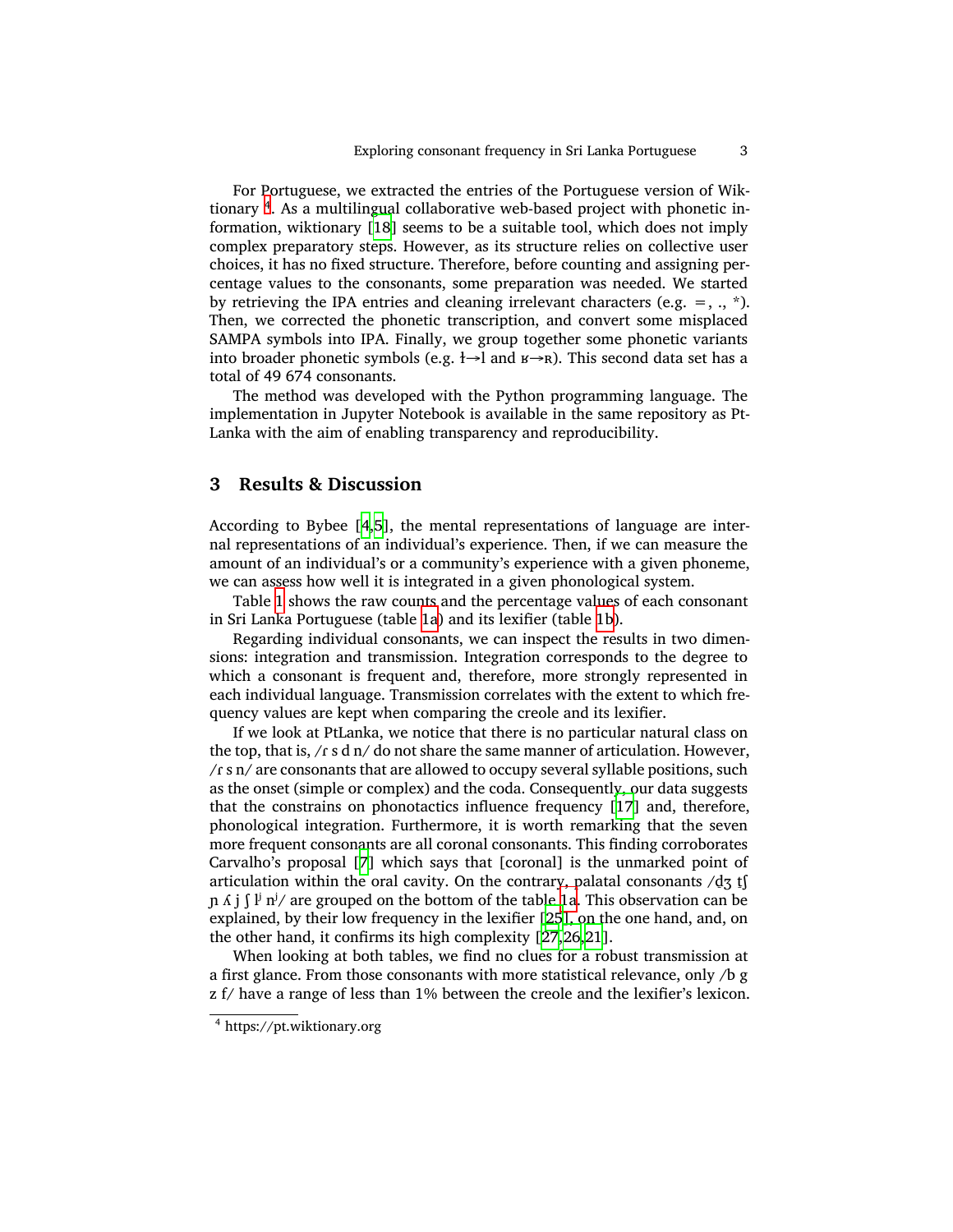#### <span id="page-3-0"></span>4 C. Silva & L. Trigo

Table 1: Consonant frequency in Sri Lanka creole and Portuguese

| <b>IPA</b>                           | count            | $\frac{1}{9}$      |
|--------------------------------------|------------------|--------------------|
| $\mathbf{r}$                         | 1273             | 13,95              |
| s                                    | 1055             | 11,56              |
| d                                    | 905              | 9,92               |
| $\overline{\mathbf{n}}$              | 874              | 9,58               |
| t                                    | 847              | 9,28               |
| m                                    | 679              | 7,44               |
| p                                    | 545              | 5,97               |
| k                                    | 530              | 5,81               |
| $\overline{1}$                       | 461              | $\overline{5,}05$  |
| $\upsilon$                           | 310              | 3,4                |
| $\overline{\mathbf{b}}$              | 308              | 3,37               |
| Z                                    | 305              | 3,34               |
| f                                    | 246              | 2,7                |
| g                                    | 224              | 2,45               |
| r                                    | 160              | 1,75               |
| d3                                   | $\overline{158}$ | $1,7\overline{3}$  |
| t∫                                   | 69               | 0,76               |
| ŋ                                    | 54               | 0,59               |
| $\bar{\Lambda}$                      | 42               | 0,46               |
| j                                    | 35               | 0,38               |
| t:                                   | 16               | 0,18               |
| $\overline{\int}$                    | 15               | 0,16               |
| $\overline{\mathbf{l}^{\mathbf{j}}}$ | 13               | $\overline{0,1}$ 4 |
| $\overline{n}^j$                     | $\overline{2}$   | $\overline{0,02}$  |

(a) PtLanka

(b) Wikcionario

|                                      | <b>IPA</b> count | $\frac{0}{0}$ |
|--------------------------------------|------------------|---------------|
| $\mathbf{r}$                         | 8132             | 16,37         |
| t                                    | 5546             | 11,16         |
| d                                    | 3741             | 7,53          |
| 1                                    | 3580             | 7,21          |
| $\mathbf S$                          | 3537             | 7,12          |
| k                                    | 3525             | 7,1           |
| p                                    | 2525             | 5,08          |
| m                                    | 2500             | 5,03          |
| ſ                                    | 2321             | 4,67          |
| n                                    | 1924             | 3,87          |
| $\mathbf{V}$                         | 1486             | 2,99          |
| $\overline{\mathbf{b}}$              | 1479             | 2,98          |
| $\overline{\mathbf{j}}$              | 1364             | 2,75          |
| W                                    | 1316             | 2,65          |
| f                                    | 1315             | 2,65          |
| z                                    | 1224             | 2,46          |
| $\sqrt{3}$                           | 1199             | 2,41          |
| g                                    | 1193             | 2,4           |
| ${\bf R}$                            | 1121             | 2,26          |
| Â                                    | 298              | 0,6           |
| $\mathbf n$                          | 208              | 0,42          |
| $\overline{\mathbf{k}^{\mathrm{w}}}$ | 140              | 0,28          |

Nevertheless, if we group the consonants into natural classes (e.g. stops, fricatives, etc), following[[15](#page-5-12)], we recognize a robust transmission for most cases. For instance, stops represent 36.5% of the phonemes in Sri Lanka Portuguese and 36% in the lexifier language. The main positive difference is in the nasals, whose usage is increased by 5.3% in the creole. On the opposite side, rothics usage decreases about 3 percentual points. In light of these results, we conclude that, whereas individual consonants may not show strong correlates between the lexifier and the creoles, consonant classes do. The language contact itself and historical change both in the Portuguese and Sri Lanka Portuguese may have affected the phonetic shape of the segments but it didn't have major effects on phonological classes as a whole. Thus, consonants in creole are not simplified, they are adapted.

Although we believe to have reached some interesting results, this study is far from complete. Firstly, we would like to condition the frequency of the consonants and measure it in particular syllable positions (e.g. onset only). On the one hand, this would make the consonants more comparable between them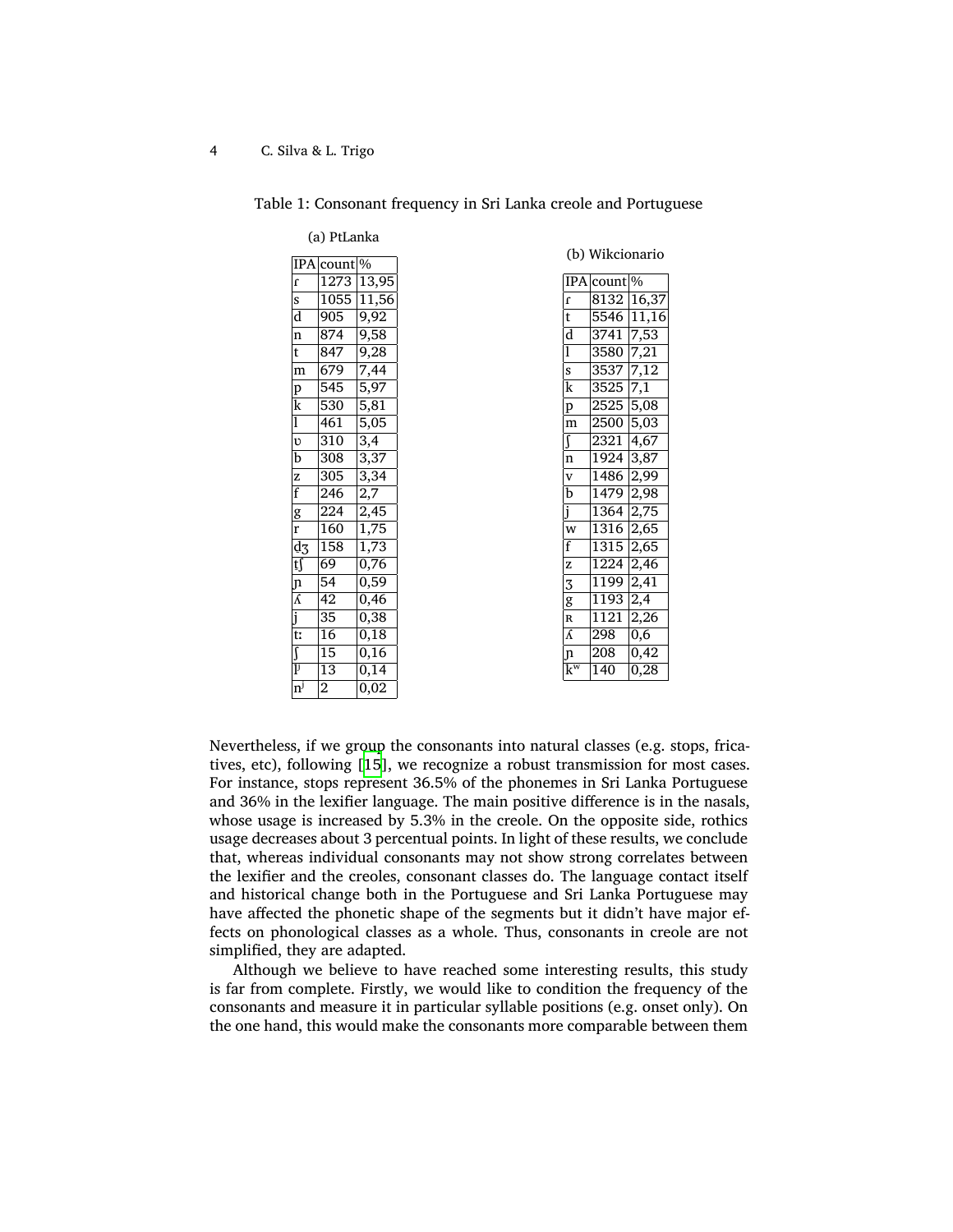and, on the other hand, it would serve as a test for the hypothesis above, i.e., phonotactics affects consonant frequency. In the second place, a comparison with cross-linguistic frequency and cross-linguistic borrowability rates would shed light on the influence of universal tendencies on phonological integration in creoles. Finally, it would also be worth looking into other creoles which have different languages as substrates and different contact situations, which would complete our view on phonological integration and also bring some valuable outcomes for historical linguistics and second language acquisition.

**Acknowledgments** This research was conducted within the doctoral program of Languages Sciences (Faculty of Arts-University of Porto), was funded by the Portuguese Foundation for Science and Technology (FCT MCTES) through the PhD grant SFRH/BD/2020.07466.BD and supported by the Center of Linguistics of the University of Porto (FCT-UIDB/00022/2020).

## **References**

- <span id="page-4-2"></span>1. Alleyne, M.: Comparative Afro-American: an historical-comparative study of English-based Afro-American dialects of the New World. Karoma, Ann Arbor (1980)
- <span id="page-4-5"></span>2. Bakker, P., Daval-Markussen, A., Plag, I., Parkvall, M.: Creoles are typologically distinct from non-creoles. Journal of Pidgin and Creole Languages **26**(1), 5–42 (2011). <https://doi.org/10.1075/jpcl.26.1.02bak>
- <span id="page-4-3"></span>3. Bickerton, D.: Roots of Language. Karoma (1981)
- <span id="page-4-8"></span>4. Bybee, J.: Phonology and Language Use. Cambridge Studies in Linguistics, Cambridge University Press, Cambridge (2001). <https://doi.org/10.1017/CBO9780511612886>
- <span id="page-4-9"></span>5. Bybee, J.: Language, Usage and Cognition. Cambridge University Press, Cambridge (2010). <https://doi.org/10.1017/CBO9780511750526>
- <span id="page-4-4"></span>6. Carvalho, A., Lucchesi, D.: Portuguese in contact. In: The Handbook of Portuguese Linguistics, pp. 41–55. Wiley Blackwell (apr 2016). <https://doi.org/10.1002/9781118791844.ch3>
- <span id="page-4-10"></span>7. Carvalho, J.B.D.: Why there is no backness: the case for dismissing both [coronal] and [dorsal]. In: Naïm, J.L.L..S. (ed.) Backness and backing, pp. 45–58. Lincom (2013), <https://halshs.archives-ouvertes.fr/halshs-01116259>
- <span id="page-4-1"></span>8. Chaudenson, R.: Des îles, des hommes, des langues: essai sur la créolisation linguistique et culturelle. L'Harmattan (1992)
- 9. Clements, J.: The status of portuguese/spanish /r/ and /r/ in some iberian-based creole languages. PAPIA **24**(2), 343–356 (2014), [http://revistas.fflch.usp.br/](http://revistas.fflch.usp.br/papia/article/view/2201) [papia/article/view/2201](http://revistas.fflch.usp.br/papia/article/view/2201)
- <span id="page-4-6"></span>10. Dalgado, S.R.: Dialecto indo-português de Ceylão. Imprensa Nacional, Lisboa (1900)
- <span id="page-4-0"></span>11. Edwards, J., Beckman, M., Munson, B.: Frequency effects in phonological acquisition. Journal of child language **42**, 306–11 (03 2015). <https://doi.org/10.1017/S0305000914000634>
- <span id="page-4-7"></span>12. Forkel, R., List, J.M., Greenhill, S., Rzymski, C., Bank, S., Cysouw, M., Hammarstrom, H., Haspelmath, M., Kaiping, G., Gray, R.: Cross-linguistic data formats, advancing data sharing and re-use in comparative linguistics. Scientific Data **5** (2018). <https://doi.org/10.1038/sdata.2018.205>, [https://doi.org/10.1038/sdata.2018.](https://doi.org/10.1038/sdata.2018.20) [20](https://doi.org/10.1038/sdata.2018.20)